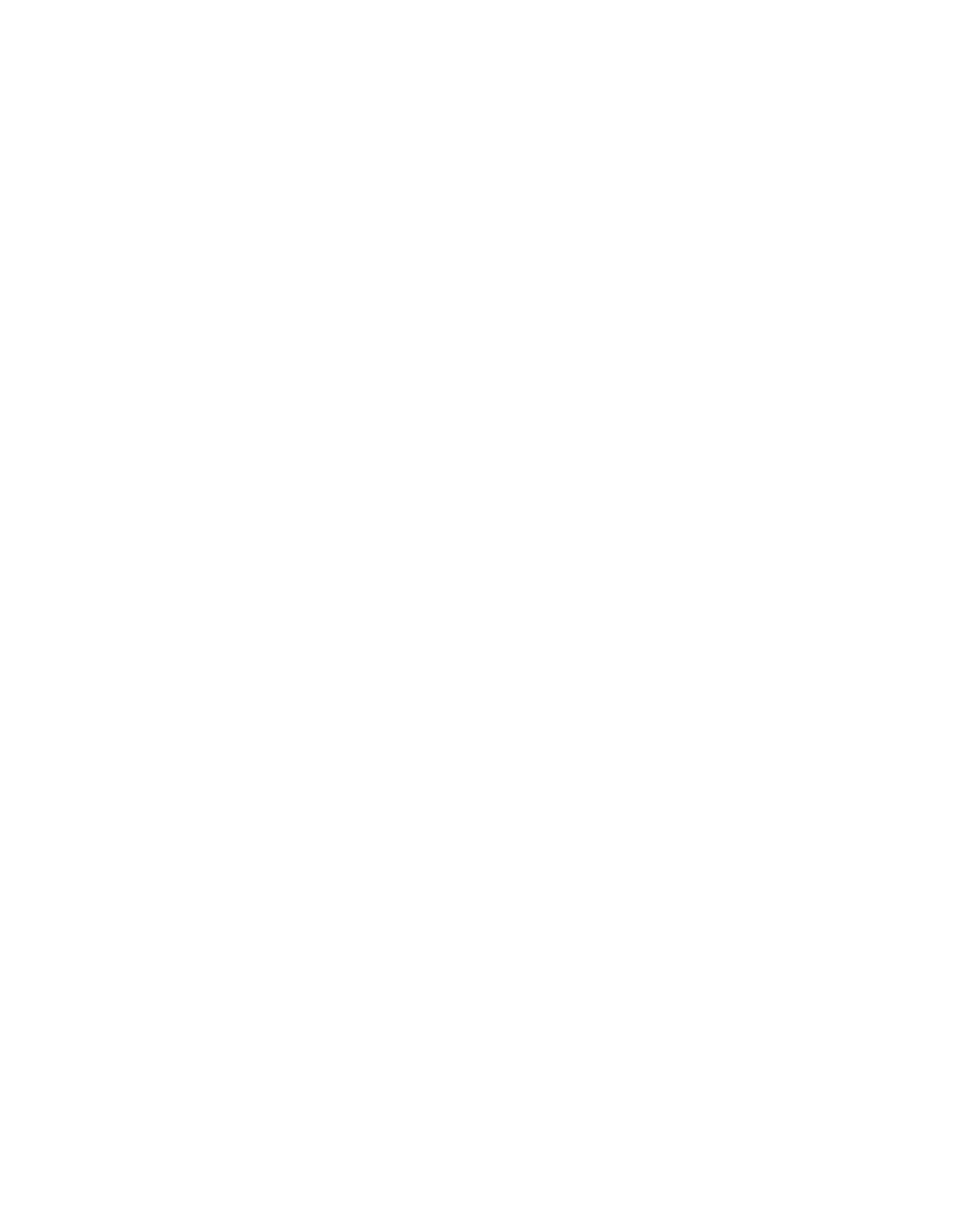# **BOARD OF SCHOOL TRUSTEES** PROPERTY **SCHOOL CITY OF HOBART** 7540.03/page 1 of 4

# STUDENT TECHNOLOGY ACCEPTABLE USE AND SAFETY

Technology has fundamentally altered the ways in which information is accessed, communicated, and transferred in society. As a result, educators are continually adapting their means and methods of instruction, and the way they approach student learning, to incorporate the vast, diverse, and unique resources available through the Internet. The School Board provides Technology Resources (as defined in Bylaw 0100) to support the educational and professional needs of its students and staff. With respect to students, Corporation Technology Resources afford them the opportunity to acquire the skills and knowledge to learn effectively and live productively in a digital world. The Board provides students with access to the Internet for limited educational purposes only and utilizes online educational services/apps to enhance the instruction delivered to its students. The Corporation's computer network and Internet system do not serve as a public access service or a public forum, and the Board imposes reasonable restrictions on its use consistent with its limited educational purpose.

The Board regulates the use of Corporation Technology Resources by principles consistent with applicable local, State, and Federal laws, the Corporation's educational mission, and articulated expectations of student conduct as delineated in the Student Code of Conduct. This policy, its related administrative guidelines and the Student Code of Conduct govern students' use of Corporation Technology Resources and students' personal communication devices when they are connected to the Corporation computer network, Internet connection, and/or online educational services/apps, or when used while the student is on Corporation-owned property or at a Corporation-sponsored activity (see Policy 5136).

Users are prohibited from engaging in actions that are illegal (such as libel, slander, vandalism, harassment, theft, plagiarism, inappropriate access, and the like) or unkind (such as personal attacks, invasion of privacy, injurious comment, and the like) when using Corporation Technology Resources. Because its Technology Resources are not unlimited, the Board also has instituted restrictions aimed at preserving these resources, such as placing limits on use of bandwidth, storage space, and printers.

Users have no right or expectation to privacy when using Corporation Technology Resources (including, but not limited to, privacy in the content of their personal files, e-mails, and records of their online activity when using the Corporation's computer network and/or Internet connection).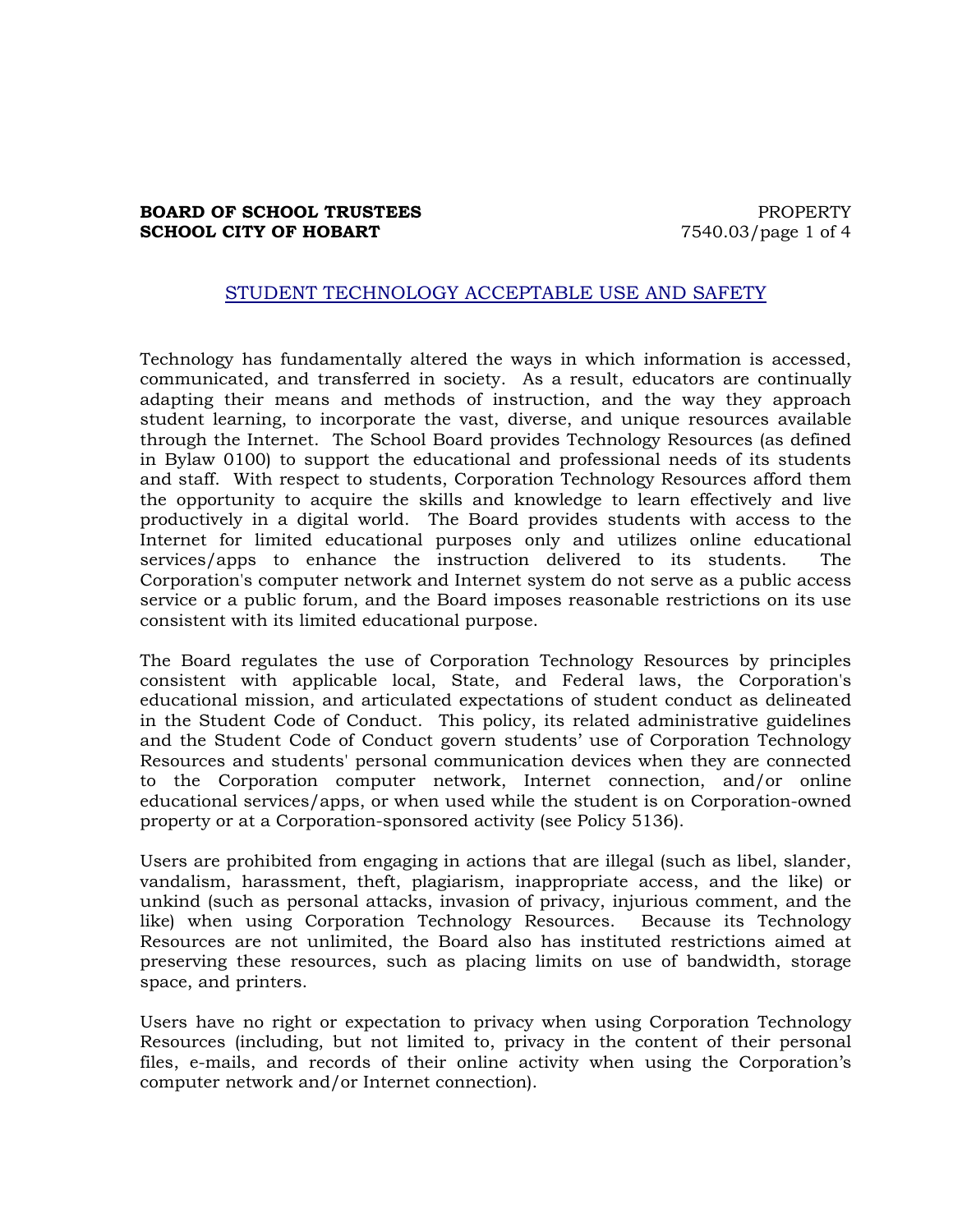# **BOARD OF SCHOOL TRUSTEES EXAMPLE PROPERTY SCHOOL CITY OF HOBART** 7540.03/page 2 of 4

First, the Corporation may not be able to limit access technologically, through its Technology Resources to only those services and resources that have been authorized for the purpose of instruction, study and research related to the curriculum. Unlike in the past, when educators and community members had the opportunity to review and screen materials to assess their appropriateness for supporting and enriching the curriculum according to adopted guidelines and reasonable selection criteria (taking into account the varied instructional needs, learning styles, abilities, and developmental levels of the students who would be exposed to them), access to the Internet, because it serves as a gateway to any publicly available file server in the world, opens classrooms and students to electronic information resources that may not have been screened by educators for use by students of various ages.

Pursuant to Federal law, the Board has implemented technology protection measures that protect against (e.g., filter or block) access to visual displays/depictions/materials that are obscene, constitute child pornography, and/or are harmful to minors, as defined by the Children's Internet Protection Act. At the discretion of the Board or the Superintendent, the technology protection measures may be configured to protect against access to other material considered inappropriate for students to access. The Board also utilizes software and/or hardware to monitor online activity of students to restrict access to child pornography and other material that is obscene, objectionable, inappropriate and/or harmful to minors. The technology protection measures may not be disabled at any time that students may be using the Corporation Technology Resources if such disabling will cease to protect against access to materials that are prohibited under the Children's Internet Protection Act. Any student who attempts to disable the technology protection measures will be subject to discipline.

The Superintendent or Director of Technology may temporarily or permanently unblock access to websites or online education services/apps containing appropriate material, if access to such sites has been blocked inappropriately by the technology protection measures. The determination of whether material is appropriate or inappropriate shall be based on the content of the material and the intended use of the material, not on the protection actions of the technology protection measures.

Parents/Guardians are advised that a determined user may be able to gain access to services and/or resources on the Internet that the Board has not authorized for educational purposes. In fact, it is impossible to guarantee students will not gain access through the Internet to information and communications that they and/or their parents may find inappropriate, offensive, objectionable or controversial. Parents of minors are responsible for setting and conveying the standards that their children should follow when using the Internet.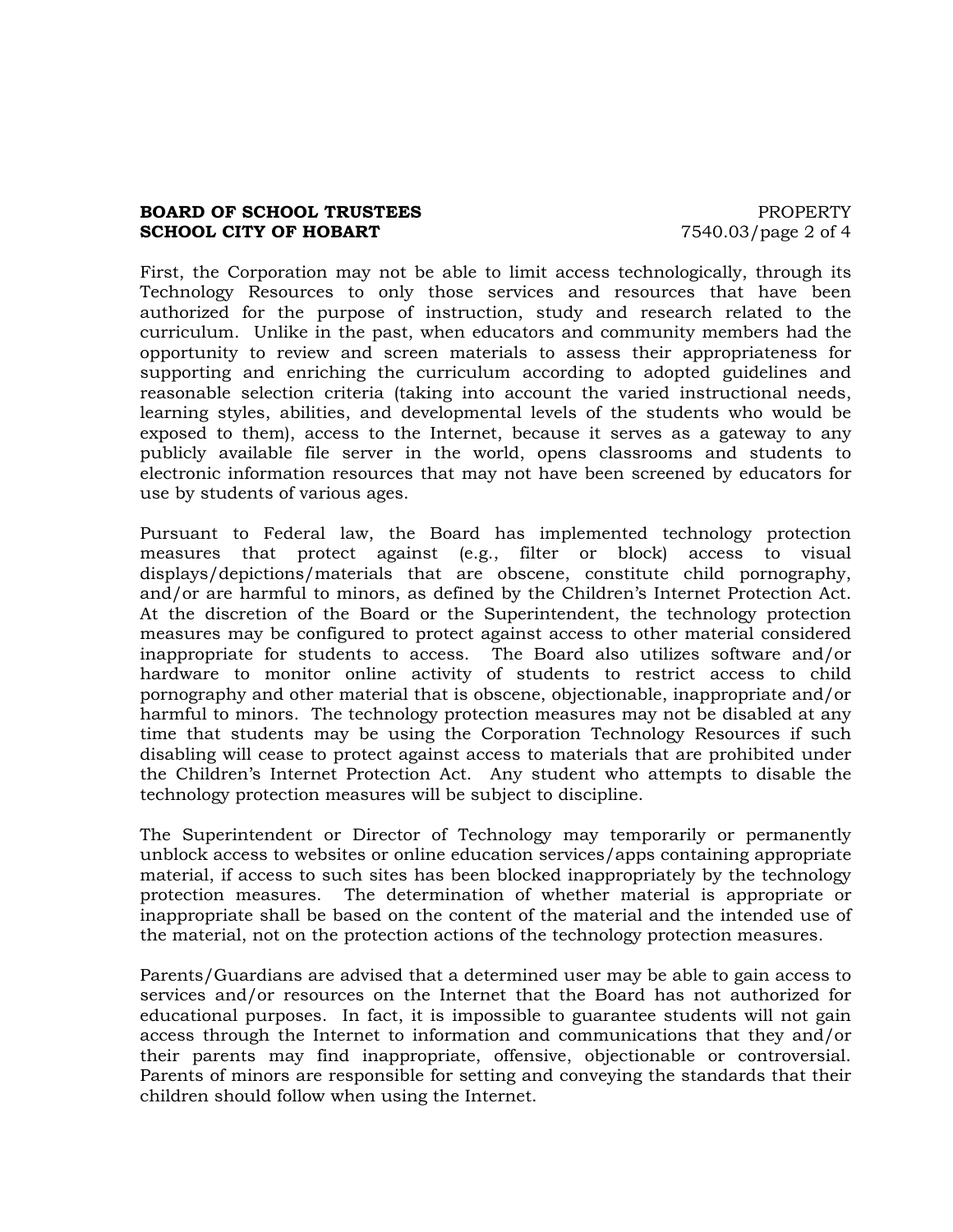# **BOARD OF SCHOOL TRUSTEES EXAMPLE PROPERTY SCHOOL CITY OF HOBART** 7540.03/page 3 of 4

Pursuant to Federal law, students shall receive education about the following:

- A. safety and security while using e-mail, chat rooms, social media, and other forms of direct electronic communications
- B. the dangers inherent with the online disclosure of personally identifiable information
- C. the consequences of unauthorized access (e.g., "hacking", "harvesting", "digital piracy", "data mining", etc.), cyberbullying, and other unlawful or inappropriate activities by students online
- D. unauthorized disclosure, use, and dissemination of personally identifiable information regarding minors

Staff members shall provide instruction for their students regarding the appropriate use of technology and online safety and security as specified above. Furthermore, staff members will monitor the online activities of students while at school.

Monitoring may include, but is not necessarily limited to, visual observations of online activities during class sessions or use of specific monitoring tools to review browser history and network, server, and computer logs.

Building principals are responsible for providing training so that users of Corporation technology resources under their supervision are knowledgeable about this policy and its accompanying guidelines. The Board expects that staff members will provide guidance and instruction to students in the appropriate use of Corporation Technology Resources. Such training shall include, but not be limited to, education concerning appropriate online behavior, including interacting with other individuals on social media and in chat rooms, and cyberbullying awareness and response. Users of Corporation Technology Resources (and their parents if they are minors) are required to sign a written agreement to abide by the terms and conditions of this policy and its accompanying guidelines.

Students will be assigned a school email account that they are required to utilize for all school-related electronic communications, including those to staff members, peers, and individuals and/or organizations outside the Corporation with whom they are communicating for school-related projects and assignments. Further, as directed and authorized by their teachers, they shall use their school-assigned email account when signing up/registering for access to various online educational services, including mobile applications/apps that will be utilized by the student for educational purposes.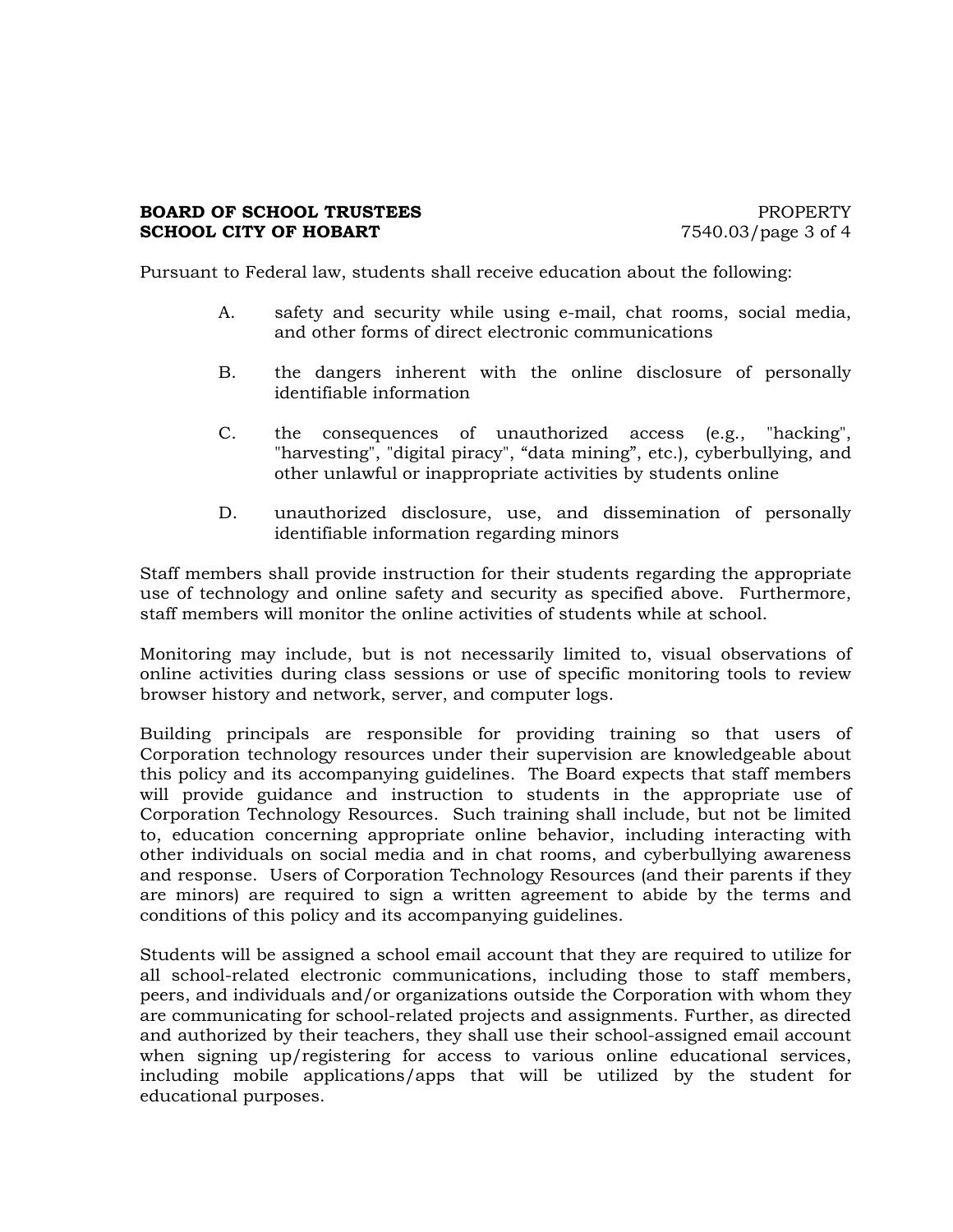# **BOARD OF SCHOOL TRUSTEES EXAMPLE PROPERTY SCHOOL CITY OF HOBART** 7540.03/page 4 of 4

Students are responsible for good behavior when using Corporation Technology Resources - i.e., behavior comparable to that expected of students when they are in classrooms, in school hallways, on other school premises and at school sponsored events. Communications on Education Technology are often public in nature. General school rules for behavior and communication apply. The Corporation does not approve any use of its Technology Resources that is not authorized by or conducted strictly in compliance with this policy and its accompanying guidelines.

Students may use Corporation Technology Resources to access or use social media only if it is done for educational purposes in accordance with their teacher's approved plan for such use.

Users who disregard this policy and its accompanying guidelines may have their use privileges suspended or revoked, and disciplinary action taken against them. Users are personally responsible and liable both civilly and criminally, for uses of Technology Resources that are not authorized by this Policy and its accompanying guidelines.

The Board designates the Superintendent and Director of Technology as the administrator(s) responsible for initiating, implementing, and enforcing this Policy and its accompanying guidelines as they apply to students' use of Corporation Technology Resources.

P.L. 106-554 (2000), Children's Internet Protection Act of 2000 47 U.S.C. 254(h), (1), Communications Act of 1934, as amended (2003) 18 U.S.C. 1460 18 U.S.C. 2246 18 U.S.C. 2256 20 U.S.C. 6301 et seq., Part F, Elementary and Secondary Education Act of 1965, as amended (2003) 20 U.S.C. 6777, 9134 (2003) 47 C.F.R. 54.500 - 54.523

Revised 8/3/17

**© NEOLA 2017**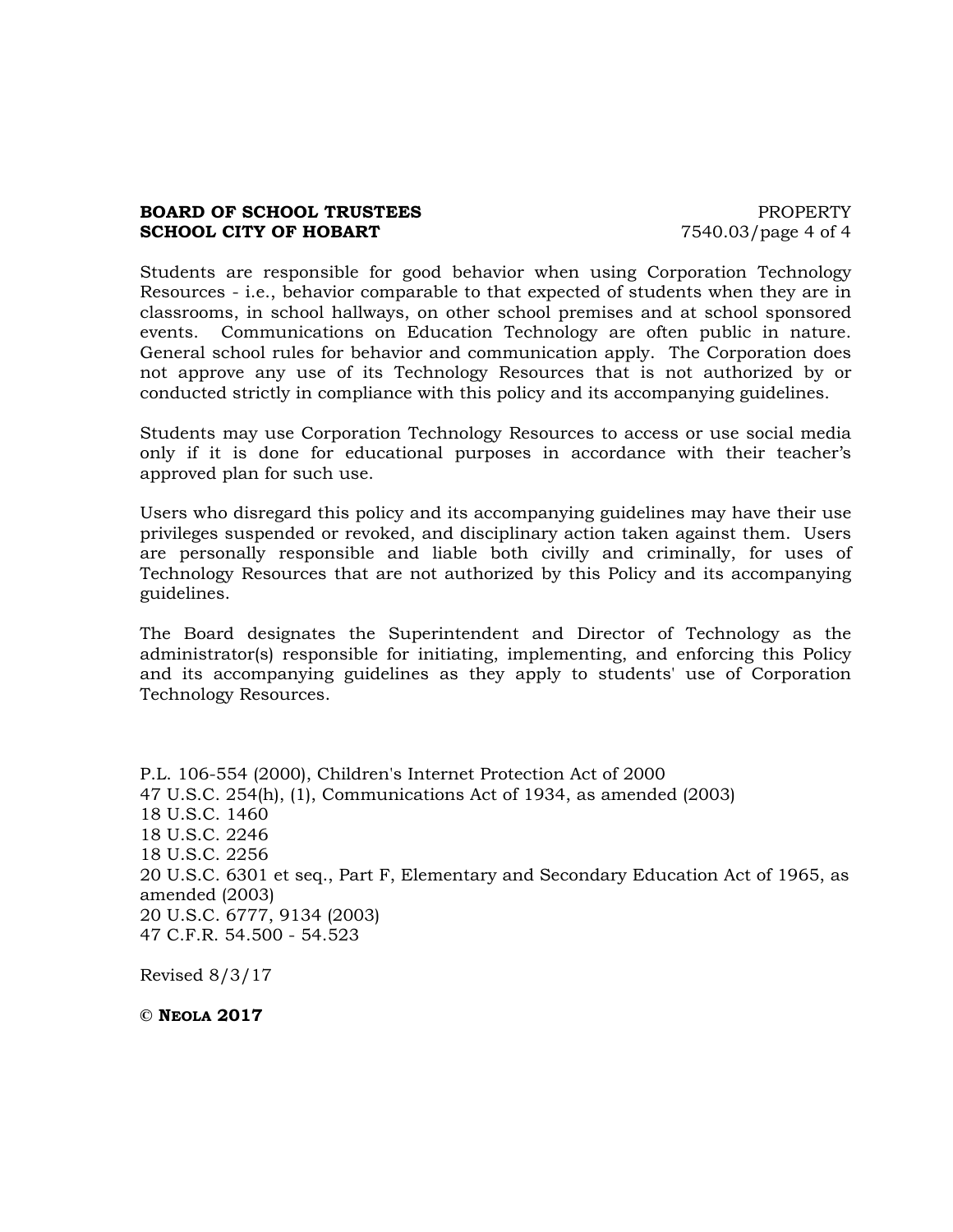### STUDENT TECHNOLOGY ACCEPTABLE USE AND SAFETY AGREEMENT

To access Technology Resources (see definition in Bylaw 0100), including a school-assigned e-mail account and/or the Internet at school, students under the age of eighteen (18) must obtain parent permission and must sign and return this form. Students eighteen (18) and over may sign their own forms.

### **Use of Corporation Technology Resources is a privilege, not a right. The Corporation's Technology Resources, including its computer network, Internet connection and online educational services/apps, are provided for educational purposes only. Unauthorized and inappropriate use will result in loss of this privilege and/or other disciplinary action.**

The Corporation has implemented technology protection measures, that protect against (e.g. block/filter) Internet access to visual displays/depictions/materials that are obscene, constitute child pornography, or are harmful to minors. The Corporation also monitors online activity of students in an effort to restrict access to child pornography and other material that is obscene, objectionable, inappropriate and/or harmful to minors. Nevertheless, parents/guardians are advised that determined users may be able to gain access to information, communication and/or services on the Internet that the School Board has not authorized for educational purposes and/or that they and/or their parents/guardians may find inappropriate, offensive, objectionable or controversial. Parents/Guardians assume this risk by consenting to allow their students to participate in the use of the Internet. Students using Corporation Technology Resources are personally responsible and liable, both civilly and criminally, for unauthorized or inappropriate use of the Resources.

The Corporation has the right, at any time, to access, monitor, review and inspect any directories, files and/or messages residing on or sent using the Corporation's Technology Resources. Messages relating to or in support of illegal activities will be reported to the appropriate authorities. Individual users have no expectation of privacy related to their use of Corporation Technology Resources.

### **Please complete the following information:**

Student User's Full Name (please print): \_\_\_\_\_\_\_\_\_\_\_\_\_\_\_\_\_\_\_\_\_\_\_\_\_\_\_\_\_\_\_\_\_\_\_\_\_\_\_\_\_\_\_\_\_\_\_\_\_

School:\_\_\_\_\_\_\_\_\_\_\_\_\_\_\_\_\_\_\_\_\_\_\_\_\_\_\_\_\_\_\_\_\_\_\_\_\_\_\_\_\_\_\_ Grade: \_\_\_\_\_\_\_\_\_\_\_\_\_\_\_\_\_\_\_\_\_\_\_\_\_\_

Parent/Guardian's Name:

### **Parent/Guardian**

As the parent/guardian of this student, I have read the Student Technology Acceptable Use and Safety Policy and Guidelines, and have discussed them with my child. I understand that student access to the Internet is designed for educational purposes and that the Corporation has taken available precautions to restrict and/or control student access to material on the Internet that is obscene, objectionable, inappropriate and/or harmful to minor. However, I recognize that it is impossible for the Corporation to restrict access to all objectionable and/or controversial materials that may be found on the Internet. I will not hold the Corporation (or any of its employees, administrators, or officers) responsible for materials my child may acquire or come in contact with while on the Internet. Additionally, I accept responsibility for communicating to my child guidance concerning his/her acceptable use of the Internet - i.e., setting and conveying standards for my daughter/son to follow when selecting, sharing and exploring information and resources on the Internet. I further understand that individuals and families may be liable for violations.

To the extent that proprietary rights in the design of a web page, site, service or app hosted on the Corporation-owned or Corporation-affiliated servers would vest in my child upon creation, I agree to assign those rights to the Corporation.